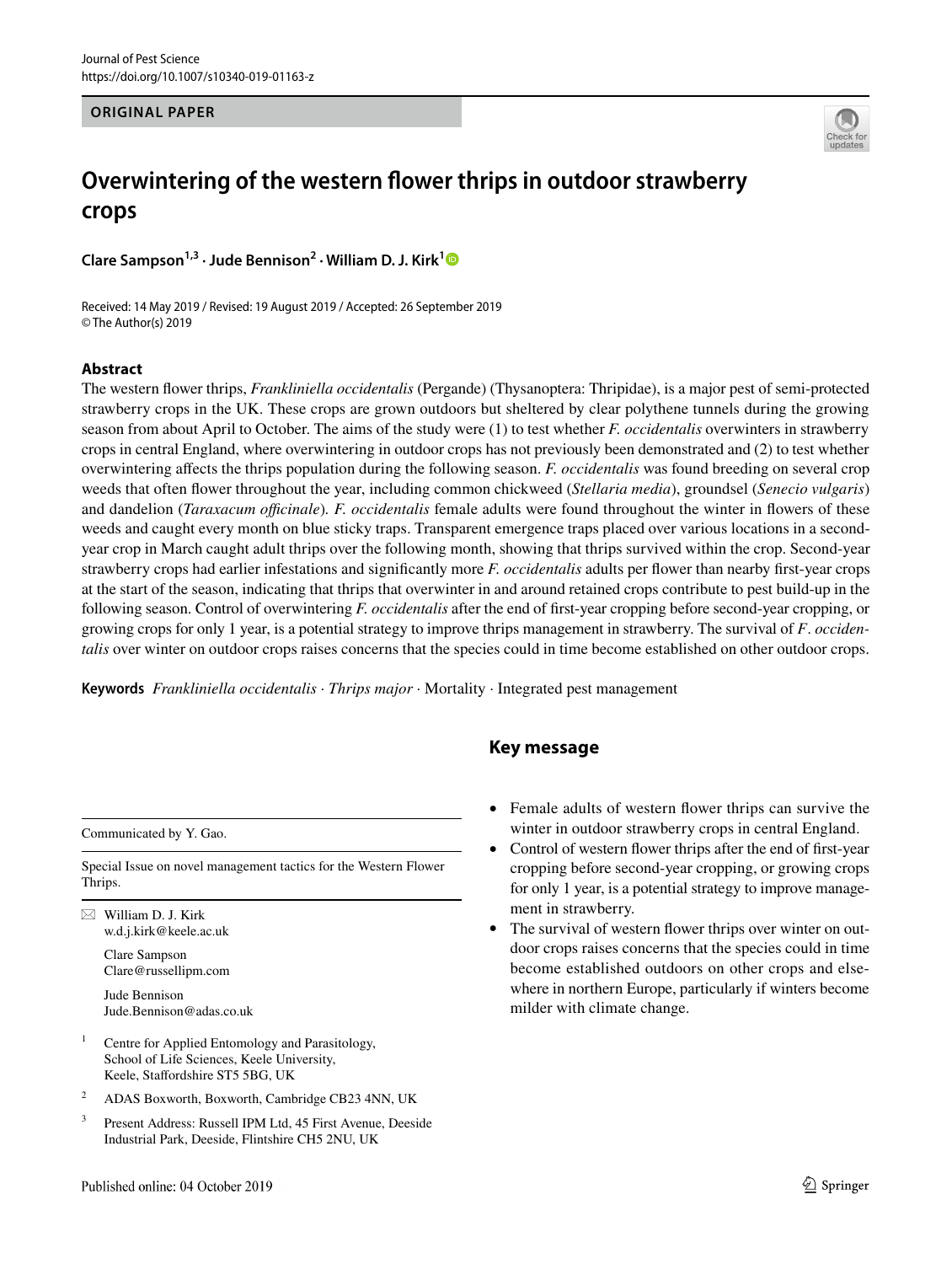#### **Introduction**

The western fower thrips, *Frankliniella occidentalis* (Pergande) (Thysanoptera: Thripidae), has become a major pest of semi-protected strawberry crops (*Fragaria* × *ananassa* Duchesne) in the UK. These crops are grown outdoors but are protected by open-sided 'Spanish' polythene tunnels through the growing season from about April to October. The warmer conditions in the tunnel favour thrips development. Everbearer strawberry crops, which have a long fowering and fruiting season, are commonly grown in this way, and their long season also favours the build-up of thrips numbers. Strawberry crops are sometimes grown for 2 years in the UK, although everbearer crops are now more commonly grown for only 1 year to avoid the greater risk of *F. occidentalis* damage. If grown in feld soil, the plants are then removed and the feld is often ploughed and new beds formed and mulched with black polythene over winter before a new crop is planted the following spring. Field-grown crops are grown on the ground in raised beds or grow bags, but an increasing number of growers grow their crops on table tops, for ease of picking. The pest has developed severe resistance to the chemical insecticides available to growers (Espinosa et al. [2005](#page-8-0); Bennison and Fitzgerald [2008](#page-8-1); Gao et al. [2012;](#page-8-2) Sparks et al. [2012\)](#page-9-0). The annual loss of UK strawberry crops to *F. occidentalis* has been as high as 10–20%, with some growers experiencing complete crop loss, but this has improved in recent years with better understanding of integrated pest management practices (Sampson [2014,](#page-8-3) [2018](#page-8-4)). In the UK, control of thrips usually relies on integration of the predatory mite *Neoseiulus cucumeris* Oudemans, predatory bugs *Orius* species and the predatory mite *Stratiolaelaps scimitus* with compatible spray treatments, but control can still break down when there are large numbers of adult thrips or incompatible spray treatments are used (Sampson [2014,](#page-8-3) [2018;](#page-8-4) Sampson and Kirk [2016](#page-9-1)). Observations that thrips are more of a problem in felds with a history of the pest or where plants are retained from 1 year to the next suggest that overwintering can contribute to outbreaks (Bennison and Fitzgerald [2008](#page-8-1); Sampson [2014,](#page-8-3) [2018](#page-8-4)).

*F. occidentalis* overwinters outside in the southern USA and southern Europe but not in the cooler climates of parts of Canada and Denmark (Chambers and Sites [1989](#page-8-5); Broadbent and Hunt [1991](#page-8-6); Brødsgaard [1993](#page-8-7); Pearsall [2002](#page-8-8); Kirk and Terry [2003](#page-8-9); Krumov and Karadjova [2012](#page-8-10)). The supercooling point of adults and larvae varies from − 13 to − 26 °C (McDonald et al. [1997b](#page-8-11); Tsumuki et al. [2007\)](#page-9-2), but non-freezing mortality occurs at less extreme temperatures and this varies with factors such as photoperiod and cold hardening (Katayama [1997;](#page-8-12) McDonald et al. [1997b](#page-8-11), [c](#page-8-13)). The temperature threshold for development is 8–10 °C (Katayama [1997;](#page-8-12) McDonald et al. [1998\)](#page-8-14), well above the temperature for mortality. Cold spells at other times of the year, not just in winter, can afect population abundance of insects (Gu et al. [2018](#page-8-15)), but this has not been studied in thrips. In intermediate climates in northern Europe, such as in the UK, *F. occidentalis* has predominated in glasshouses and polythene tunnels growing all-year-round crops, such as hardy ornamental nursery stock, where it can breed throughout the year when conditions are suitable, because there is no obligate diapause (Brødsgaard [1994;](#page-8-16) Ishida et al. [2003](#page-8-17)). For many years after the arrival of the species in the UK in 1986, it was considered to be only a pest in glasshouses and not to survive outdoors over winter (Baker et al. [1993;](#page-7-0) Kirk [1996](#page-8-18); McDonald et al. [1997a](#page-8-19)). It does not overwinter in the open as an adult in Slovenia (Trdan et al. [2003](#page-9-3)) or Bulgaria (Krumov and Karadjova [2012\)](#page-8-10), and possibly not usually in Hungary, although this is uncertain (Jenser [1990;](#page-8-20) Orosz et al. [2009\)](#page-8-21). The current extent of winter survival outdoors in the UK is unclear and needs to be known in order to devise appropriate pest management strategies for susceptible outdoor crops. Previous research in central England, where our study took place, indicated that *F. occidentalis* would not survive and reproduce after an entire winter outdoors, but predicted that it could survive mild winters in sheltered microhabitats (McDonald et al. [1997b\)](#page-8-11). Survival has been recorded over a mild winter in southern England (Bennison and Fitzgerald [2008\)](#page-8-1). Climate change has led to warmer land temperatures and fewer days of ground frost in the UK over recent decades (Kendon et al. [2018](#page-8-22)), so the likelihood of winter survival of *F. occidentalis* is slowly increasing.

Most records of overwintering are of adults (Chambers and Sites [1989](#page-8-5); Chamberlin et al. [1992](#page-8-23)), which are more cold hardy than pupae and larvae (Brødsgaard [1993;](#page-8-7) McDonald et al. [1997b\)](#page-8-11). Typically, all stages of *F. occidentalis* survive for less than a week at constant temperatures below  $0^{\circ}C$ , although adults overwintered successfully in the north-eastern USA in the soil and in the open air after 35 consecutive nights below 0 °C, suggesting that warmer temperatures by day may allow some recovery (Felland et al. [1993](#page-8-24); McDonald et al. [1997b\)](#page-8-11). Thus, there is uncertainty about the extent to which *F. occidentalis* can overwinter outdoors in the UK and the efect this could have on crop damage.

One potential source of crop infestation is from thrips overwintering on or near the crop. *F. occidentalis* adults have been recorded on over 100 species of fowering weed species in the USA and Japan (Chamberlin et al. [1992](#page-8-23); Chellemi et al. [1994](#page-8-25); Cho et al. [1995;](#page-8-26) Kahn et al. [2005;](#page-8-27) Katayama [2006\)](#page-8-28), and Kahn et al. ([2005](#page-8-27)) confrmed many species of weed as host plants by rearing larvae to adults for identifcation. Weeds provide overwintering sites that can bridge the gap between crops (Cho et al. [1995\)](#page-8-26). The importance of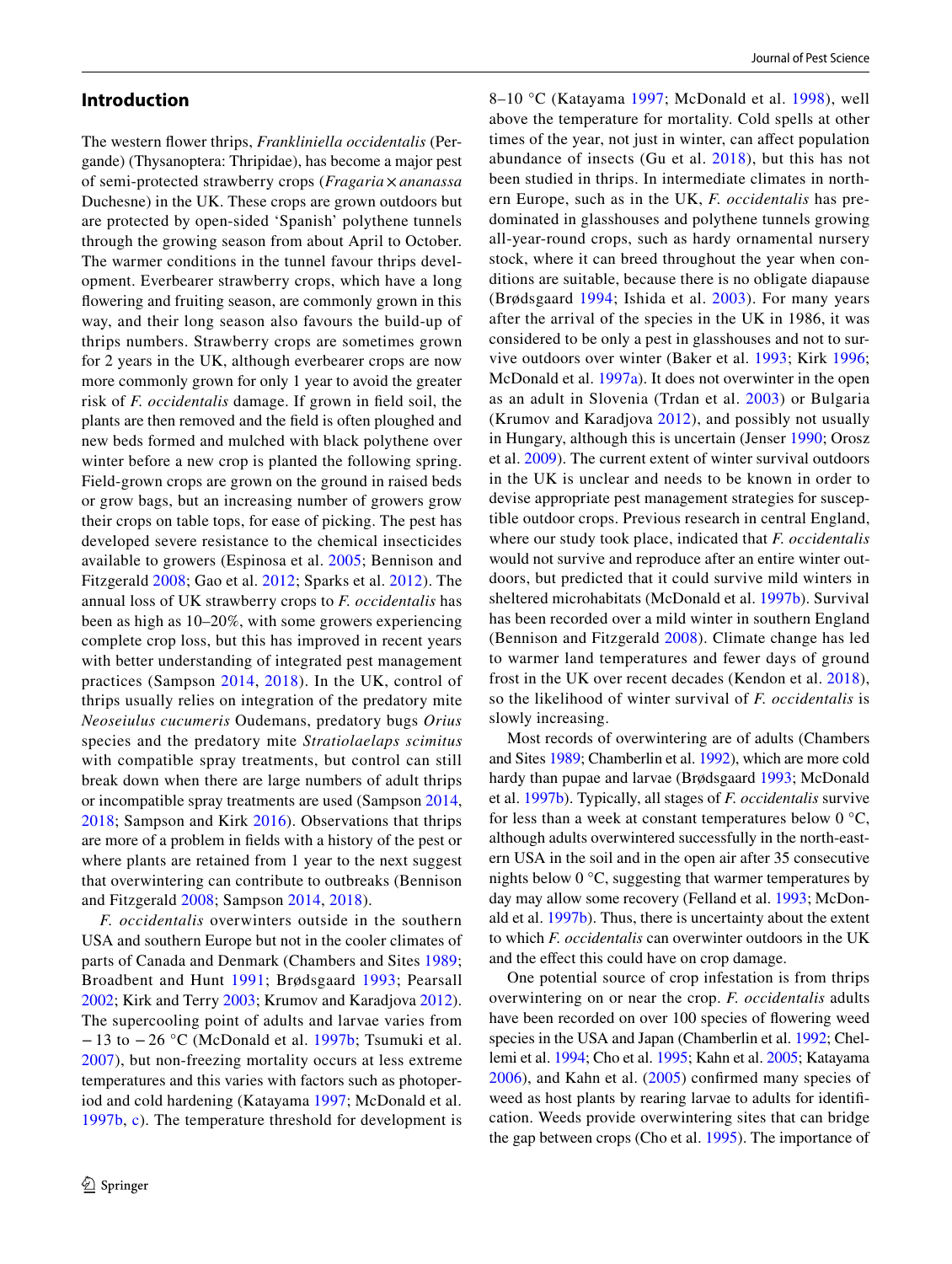weeds or retained strawberry plants for overwintering in UK strawberry crops is unknown. Thrips may also overwinter within the crop in the sheltered microclimate provided by plastic and straw mulches.

The aims of this study were to test whether *F. occidentalis* overwinters in and around strawberry crops in central England and to test whether this afects thrips population development during the following season. We also tested for evidence that winters have become milder since the arrival of *F. occidentalis* in England. The main study was carried out from 2008 to 2012 in response to concerns of growers at that time.

## **Materials and methods**

#### **Overwintering of** *F. occidentalis* **on strawberry plants and weeds**

Flowers of strawberry and three weed species were sampled monthly from October 2011 (after the end of cropping) to March 2012 (before the frst new fowers in the crop), in each of three commercial strawberry felds that had been infested with *F. occidentalis* the previous year. The felds were near Tamworth, Staffordshire and 0.5–1 km apart (grid reference: 52.62°N 1.75°W). The selected weed species can flower through the winter (Clapham et al. [1987\)](#page-8-29), except in very cold years, and are known overwintering sites in the USA (Chamberlin et al. [1992](#page-8-23)): *Stellaria media* (L.) Vill. (common chickweed), *Senecio vulgaris* L. (groundsel) and *Taraxacum officinale* agg. (dandelion). Samples consisted of five strawberry flowers, three *T. officinale* flowers, ten *S. vulgaris* fowers and ten *S. media* fowers. Where no open flowers were present, senescent or dead flowers were sampled. If no fowers were present, then an equivalent volume of leaves was collected.

Samples were collected more than 20 m from the edge of the feld, to avoid incidental thrips from the hedgerows, and placed directly in 70% alcohol. The numbers of *F. occidentalis* adults, other thripid (i.e. in the family Thripidae) adults and larvae were counted under a stereo microscope. *F. occidentalis* adults were distinguished by the presence of eight antennal segments, uninterrupted wing-vein setae and a pair of long post-ocular setae (Mound et al. [2018](#page-8-30)). Second-instar thripid larvae were mounted and examined microscopically to verify that *F. occidentalis* was present. Identifcation keys for the relevant species are only available for second-instar larvae (Vierbergen et al. [2010](#page-9-4)).

Sticky traps were used to determine whether *F. occidentalis* was active (fying) during the winter. Two blue sticky traps  $(10 \text{ cm} \times 25 \text{ cm}, \text{Russell IPM Ltd}, \text{Descide}, \text{UK})$ were set up in each of the above three felds on 29 October 2011. Traps were placed vertically (south facing, landscape orientation) on metal posts (height 60 cm) with the bottom edge of the traps about 10 cm above the crop. Pheromone lures (Thripline $_{\text{ams}}$ , Syngenta Bioline Ltd, UK), which attract both females and males (Hamilton et al. [2005\)](#page-8-31), were attached. Traps were at least 20 m apart within a feld. Traps and lures were replaced every month. All thrips on the traps were examined under a stereo microscope and the numbers of female and male *F. occidentalis* were counted, respectively.

A temperature data logger (EL-USB-1, Lascar Electronics, Salisbury, UK) was placed in a white delta trap to shade it from the sun at the height of senescent strawberry fowers, about 50 mm above the strawberry beds.

## **Overwintering of** *F. occidentalis* **within the crop and substrate**

The emergence of adult thrips was monitored in early spring in a second-year commercial everbearer strawberry crop (cultivar Evie 2) at Kings Caple, Herefordshire (grid reference: 51.95°N 2.65°W). The crop was grown in rows of raised soil beds, covered with black polythene mulch, at a density of fve plants per square metre of tunnel, and had been infested with *F. occidentalis* in the previous year. The soil in the alleys between the rows of raised beds was mulched with loose straw to a variable depth of 2–10 cm. On 19 March 2008, thrips emergence traps were set up in fve types of location, replicated at ten positions in the feld. The five locations were  $(1)$  over an overwintered plant;  $(2)$ over the soil in the planting hole after removing the plant; (3) over plant debris on the polythene mulch covering the bed, under the overhanging foliage of a plant; (4) over the straw in the alley between beds; and (5) over the soil under the straw, after removing a section of straw.

Each trap consisted of an upside-down transparent-plastic strawberry punnet  $(16 \times 12 \text{ cm}, \text{ without holes in the base})$ secured frmly to the ground with a strong wire placed over the punnet and pushed into the ground on both sides. A yellow sticky trap was stuck onto the inside of the base of the punnet to catch any emerged thrips. Thrips on the traps were counted at fortnightly intervals on 3 April, 17 April and 1 May 2008. After the fnal assessment, the thrips were identifed to species.

Temperatures were recorded every hour over winter with data loggers (TinyTalk, Gemini Data Loggers, Chichester, UK) in two replicate sections of bed, 1 m apart, in the following locations: (1) in the planting hole, under the shelter of the overwintering strawberry plant; (2) underneath the polythene mulch covering the bed, 5 cm from the edge of the planting hole; and (3) underneath the straw in the alley adjacent to the bed. The data loggers were buried so that the sensors were 3 mm below the soil surface. To avoid pseudo-replication, the mean and SE of temperatures for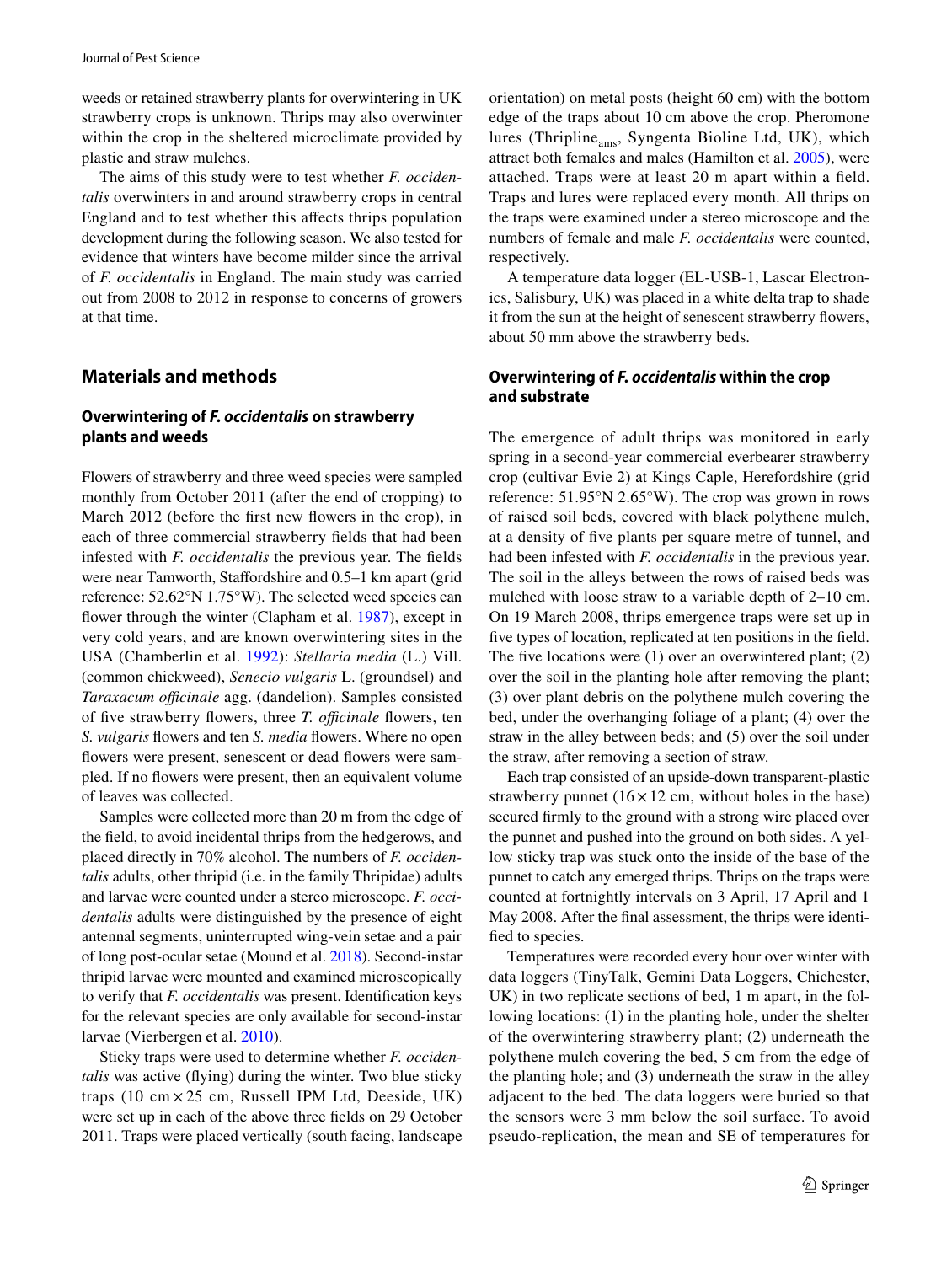each location type were calculated from the means from the two sensors  $(n=2)$ , not from all the measurement values. The soil temperatures were compared with standard air temperatures, measured 6 km away at the weather station in Ross-on-Wye (51.91°N 2.58°W). The records were downloaded from the UK Met Office [\(www.metoffice.gov.](http://www.metoffice.gov.uk/public/weather/climatehistoric) [uk/public/weather/climatehistoric](http://www.metoffice.gov.uk/public/weather/climatehistoric)).

## **Abundance of** *F. occidentalis* **in frst‑year and second‑year crops**

The adult density of *F. occidentalis* in strawberry fowers in spring was compared between frst-year and second-year crops to test whether thrips overwintering within and immediately around the area of the crop between the frst and second year contributed to the build-up of the population in second-year crops. The crops were surrounded by a mix of frst- and second-year crops, so the invasion pressure from surrounding crops and weeds was similar for both types of crops. Strawberry fowers were sampled approximately monthly, from mid-April (about 2 weeks after first flowering and after the tunnels were covered with polythene) to mid-June 2012, in three matched pairs of frst-year and second-year crops near Tamworth, Stafordshire: pair 1 grid references 52.62°N 1.75°W and 52.63°N 1.77°W (cultivar Driscoll Camarillo); pair 2 grid references 52.63°N 1.77°W and 52.63°N 1.78°W (cultivar Finesse); and pair 3 grid references 52.72°N 2.27°W and 52.73°N 2.27°W (cultivar Driscoll Camarillo). Each pair was of the same cultivar and on the same farm, so that cultural methods and the time that fowering started were the same. Crops within pairs were either adjacent or within 250 m of each other at the closest point. All crops were grown in raised beds, covered in black polythene mulch, at a density of fve plants per square metre of tunnel. Each grower used their usual pest control methods, which included releases of the predatory mite *N. cucumeris* and applications of the insecticide spinosad (Tracer) if required. The frst-year crops were planted in late February/early March in felds where strawberry crops had been grown the previous year. The feld for each crop was notionally divided into 100 equal-sized plots  $(10 \times 10)$ and then 8–32 of these, distributed regularly over each feld, were selected for sampling. On each sample date, 10–40 fowers were picked per plot and placed in 70% alcohol. Sample size and number were the same for each pair of fields on each occasion. Medium-aged flowers (petals open, anthers starting to dehisce) were selected from the top of plants, in order to get a consistent sample (Sampson and Kirk [2012](#page-8-32)). The adult numbers of *F. occidentalis* in each sample were counted under a stereo microscope (identifed by colouration, eight antennal segments and uninterrupted wing-vein setae) and mean numbers per flower were compared between frst- and second-year crops for each pair of felds each month from April to June. Sub-samples of all the thrips in the fowers were identifed under a compound microscope to confrm the identifcation and identify other species present.

#### **Winter weather trends**

Meteorological records for air temperature at the Keele University weather station, Keele, Stafordshire (grid reference 53.00°N 2.27°W) were analysed for daily minimum temperatures each January, from January 1987 to January 2018 in order to test the hypothesis that winters had become milder since the arrival of *F. occidentalis* in England in mid-1986 (Baker et al. [1993\)](#page-7-0). The same analysis was carried out for the air temperature records at Ross-on-Wye, Herefordshire (see above). Regional weather data for the Midlands region of England was downloaded from the Met Office [\(www.metof](http://www.metoffice.gov.uk/climate/uk/summaries/datasets) [fce.gov.uk/climate/uk/summaries/datasets\)](http://www.metoffice.gov.uk/climate/uk/summaries/datasets). The Midlands region, as used by the Met Office, is an approximately triangular area with Bristol, London and Lancaster at the corners. It includes the counties of Herefordshire and Stafordshire.

#### **Statistical analysis**

Data for thrips numbers were compared between the frstyear and the second-year crops within sites with the Wilcoxon–Mann–Whitney test and between crop years across sites with ANOVA. For ANOVA, mean thrips per fower was transformed to  $log_{10}(x+1)$  to homogenise the variance. Residuals were checked for normality using an Anderson–Darling test. Statistical analysis was carried out with Minitab 18 (Minitab Inc., USA) for ANOVA and R v3.5.3 (R Core Team [2019](#page-8-33)) for Wilcoxon–Mann–Whitney tests. Tables and figures show the means  $(\pm SE)$  of untransformed data. The time series for temperatures showed no periodicity or autocorrelation and so were analysed by linear regression with Minitab 18.

## **Results**

#### **Overwintering of** *F. occidentalis* **on strawberry plants and weeds**

Female adults of *F. occidentalis* were present throughout the winter in senescent or dead strawberry flowers or flowers of weeds within the cropping area in Staffordshire (Table [1](#page-4-0)). Male adults and larvae of *F. occidentalis* were found in fowers in November and December of 2011, but not in January, February or March of 2012 (Table [1\)](#page-4-0).

Low numbers of *F. occidentalis* adults were also caught on blue sticky pheromone traps throughout the winter. Females were caught from November in 2011 to March in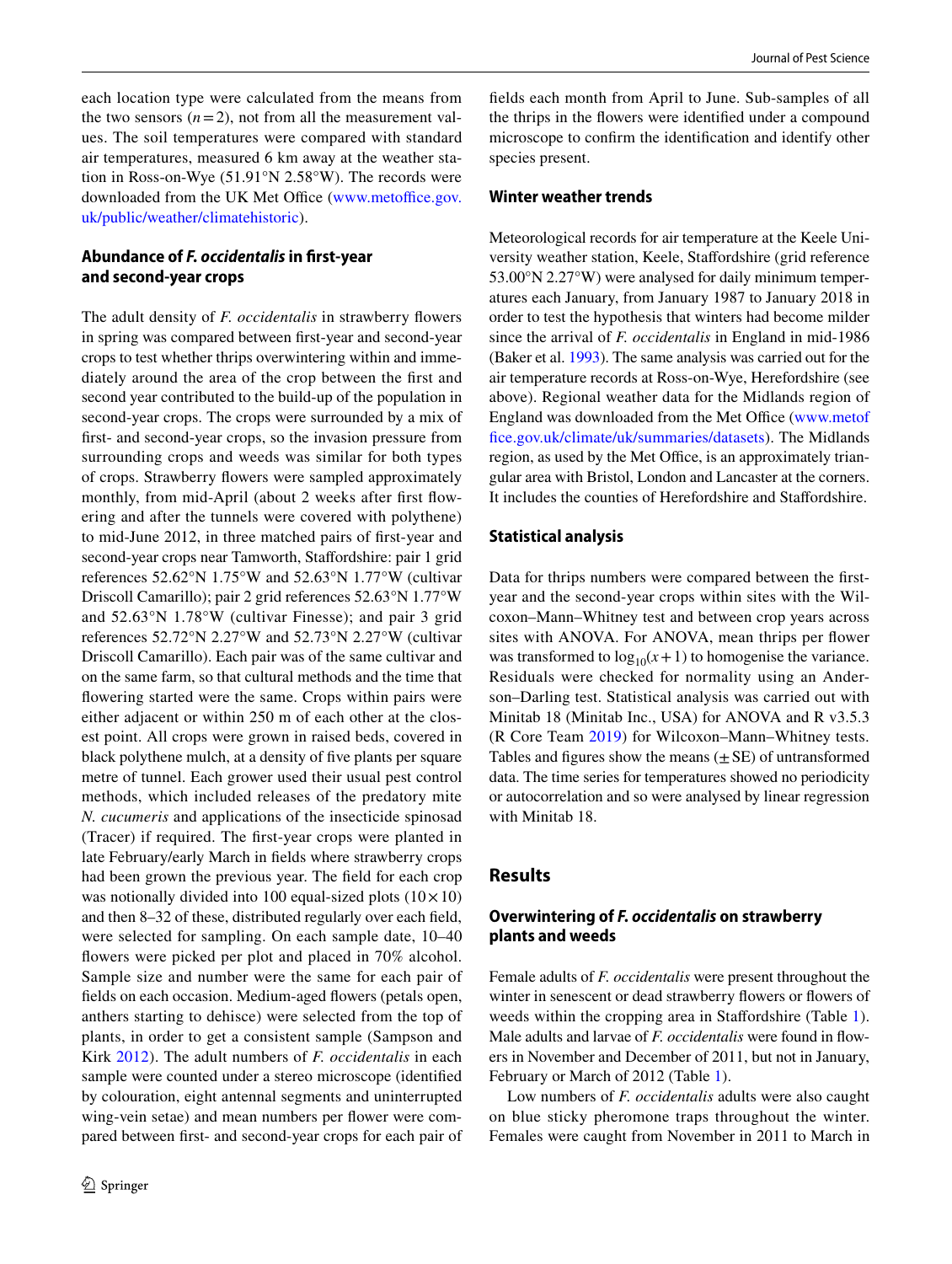<span id="page-4-0"></span>**Table 1** Monthly surveys of *F. occidentalis* adults and thripid larvae in a strawberry crop in Stafordshire during winter 2011–2012

| Source               | Winter months $2011-2012$ |               |               |               |            |  |  |
|----------------------|---------------------------|---------------|---------------|---------------|------------|--|--|
|                      | November                  | December      | January       | February      | March      |  |  |
| Strawberry           | 3/2(6)                    | 2/0(4)        | $1/0$ (0)*    | $0/0$ $(0)*$  | $2/0$ (0)* |  |  |
| Senecio vulgaris     | 1/1(11)                   | 1/0(2)        | 1/0(0)        | 0/0(0)        | 1/0(0)     |  |  |
| Taraxacum officinale | 9/4(2)                    | 3/1(2)        | 1/0(0)        | 1/0(0)        | 0/0(0)     |  |  |
| Stellaria media      | 1/0(2)                    | 1/1(0)        | $0/0$ (0)*    | $0/0$ $(0)*$  | 3/0(0)     |  |  |
| Trap catch (females) | $4\pm 2$                  | $0.3 \pm 0.2$ | $0.2 \pm 0.2$ | $0.2 \pm 0.2$ | $14 + 7$   |  |  |
| Trap catch (males)   | $2 \pm 1$                 | $0.2 \pm 0.2$ | $0 + 0$       | $0 + 0$       | $0\pm 0$   |  |  |

The total numbers in the samples  $(n=3)$  are given in the order: adult females/adult males (larvae). Over 90% of the larvae from the samples of thripid larvae were *F. occidentalis*. Samples were of fowers, if present, but otherwise of leaves (indicated by an asterisk). Trap catches are the monthly mean per trap ( $\pm$ SE) from blue pheromone sticky traps  $(n=6)$ 



<span id="page-4-1"></span>**Fig. 1** Air temperatures in a strawberry crop canopy at the height of senescent fowers (about 50 mm above the bed) near Tamworth, Staffordshire, central England, recorded every 30 min from 1 December 2011 to 20 March 2012

2012, whereas males were caught only in November and December of 2011 (Table [1](#page-4-0)). Very few thrips were caught in January and February 2012, when daily mean temperatures were −2.5 to 12.6 °C and daily maximum temperatures were 0.5 to 21.0 °C. The temperature only exceeded 15 °C,

the threshold for fight (Pearsall [2002](#page-8-8); O'Leary [2005](#page-8-34)), on 4 days. Temperatures fell below 0 °C on 29 nights, but daytime temperatures always exceeded  $0^{\circ}$ C (Fig. [1](#page-4-1)). According to Met Office data for the mean daily minimum temperatures in the Midlands region (available at [www.metoffice.](http://www.metoffice.gov.uk/public/weather/climatehistoric) [gov.uk/public/weather/climatehistoric](http://www.metoffice.gov.uk/public/weather/climatehistoric)), winter 2012 had the 21st coldest January and the 10th coldest February over the period of 32 years (1987–2018) since the arrival of *F. occidentalis* in the UK. For comparison with recent years, 2017 had the 8th coldest January and the 27th coldest February and 2018 had the 24th coldest January and the 3rd coldest February over the same period.

## **Overwintering of** *F. occidentalis* **within the crop and substrate**

Adult *F. occidentalis* was caught in the emergence traps at all the trapping locations in the feld in Herefordshire (Table [2](#page-4-2)). A total of 54 adult thrips were caught by the emergence traps and 51 (94%) were *F. occidentalis*. The mean emergence densities ranged from 0.4 to 1.7 thrips per 0.019  $m^2$ , which is equivalent to  $21-89$  thrips per m<sup>2</sup>.

Over the preceding winter, January was relatively mild, whereas February was much colder. According to Met Office data for the mean daily minimum temperature in the Midlands region, winter 2008 had the 31st coldest January and 9th coldest February over the period from 1987 to 2018. The

<span id="page-4-2"></span>

| Table 2 Numbers of adult thrips                   |
|---------------------------------------------------|
| caught per emergence trap                         |
| $(\text{mean} \pm \text{SE})$ from five locations |
| in an everbearer strawberry crop                  |
| in Herefordshire from 19 March                    |
| to 1 May 2008 $(n=10)$                            |

| Date range       | Location of trap |                                   |                               |                            |                          |  |  |
|------------------|------------------|-----------------------------------|-------------------------------|----------------------------|--------------------------|--|--|
|                  | Over plant       | Over soil in the<br>planting hole | Over plant<br>debris on mulch | Over straw<br>between rows | Over soil<br>under straw |  |  |
| 19 March-3 April | $0.5 + 0.2$      | $0.5 \pm 0.2$                     | $0.2 \pm 0.1$                 | $1.2 \pm 0.5$              | $0.6 \pm 0.3$            |  |  |
| $3-17$ April     | $0.2 \pm 0.1$    | $0.0 \pm 0.0$                     | $0.2 \pm 0.1$                 | $0.1 \pm 0.1$              | $0.2 \pm 0.2$            |  |  |
| 17 April–1 May   | $0.6 \pm 0.3$    | $0.4 \pm 0.2$                     | $0.0 \pm 0.0$                 | $0.4 + 0.3$                | $0.3 \pm 0.2$            |  |  |
| Total            | $1.3 + 0.4$      | $0.9 + 0.3$                       | $0.4 + 0.2$                   | $1.7 \pm 0.6$              | $1.1 \pm 0.5$            |  |  |

Each trap enclosed an area of  $0.019 \text{ m}^2$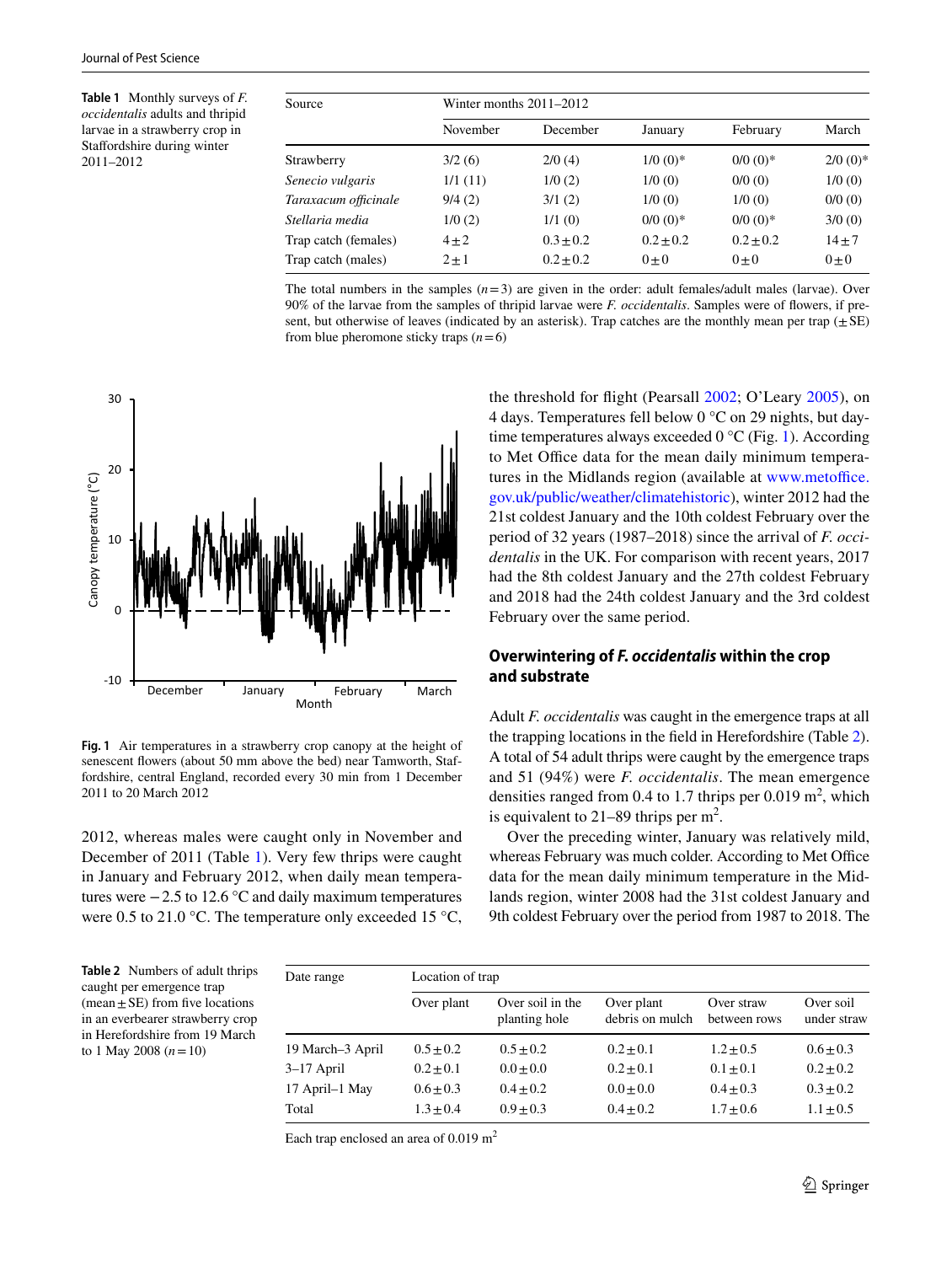soil temperatures at three sheltered locations within the crop were broadly similar in terms of minimum and maximum (Table [3\)](#page-5-0). In all cases, the mean daily minimum temperature was higher than that of the corresponding air temperature, and the mean daily maximum temperature was lower than that of the corresponding air temperature.

#### **Abundance of** *F. occidentalis* **in frst‑year and second‑year crops**

There were signifcantly more adult *F. occidentalis* in the second-year crops than in the frst-year crops within all the pairs of frst-year and second-year crops in June and May and for two out of three pairs in April 2012 (Table [4](#page-5-1)).

<span id="page-5-0"></span>**Table 3** Daily minimum temperatures and daily maximum temperatures in  ${}^{\circ}C$  (mean  $\pm$  SE) each month from sensors placed 3 mm below the soil surface at each of three diferent locations in an everbearer strawberry crop in Herefordshire in 2008

| Location                           | Month          |               |  |  |
|------------------------------------|----------------|---------------|--|--|
|                                    | January        | February      |  |  |
| In planting hole                   |                |               |  |  |
| Mean daily min                     | $4.3 + 0.1$    | $2.8 + 0.04$  |  |  |
| Mean daily max                     | $7.2 \pm 0.1$  | $7.0 \pm 0.2$ |  |  |
| Under black polythene mulch        |                |               |  |  |
| Mean daily min                     | $4.5 \pm 0.1$  | $3.0 \pm 0.1$ |  |  |
| Mean daily max                     | $7.1 \pm 0.01$ | $6.9 + 0.1$   |  |  |
| Under straw between rows           |                |               |  |  |
| Mean daily min                     | $4.3 \pm 0.4$  | $2.9 + 0.4$   |  |  |
| Mean daily max                     | $6.9 + 0.3$    | $6.0 + 0.3$   |  |  |
| Air temperature at weather station |                |               |  |  |
| Mean daily min                     | 3.9            | 1.0           |  |  |
| Mean daily max                     | 10.3           | 10.0          |  |  |

Locations were replicated twice. There was no signifcant diference  $(P > 0.05)$  between the minimum temperatures or between the maximum temperatures in January or February at the three locations within the crop. The air temperatures from the nearby weather station at Ross-on-Wye are given for comparison

In April, no adult *F. occidentalis* was found in the fower samples from frst-year crops, but they were found in all the second-year crops (Table [4](#page-5-1)). Across the three sites, second-year crops had more thrips than frst-year crops by a factor of 43 in May and a factor of 27 in June. In May and June, the percentage of fowers occupied by thrips remained low at 0–15% in all the frst-year crops, but was 36–99% in the second-year crops.

The overall effect was that by June, there were significantly more adults of *F. occidentalis* in second-year crops than in the first-year crops  $(F_{(1,4)} = 10.7, P = 0.03)$ .

The proportion of adult thrips that were *F. occidentalis* was variable at the start of the season but was in the range 37–62%. Most of the other thrips were the rubus thrips (*Thrips major* Uzel). Other thripids, each present in low numbers and less than 10% of the population in total, in decreasing order, were *T. tabaci* Lindeman, *T. fuscipennis* Haliday, *F. intonsa* (Trybom)*, T. atratus* Haliday, *T. angusticeps* Uzel, *T. vulgatissimus* (Haliday) and *F. tenuicornis* (Uzel).

#### **Winter weather trends**

To test whether winter survival of *F. occidentalis* could be attributed to winters becoming warmer over time in central England, mean daily minimum temperatures in January, which is typically the coldest month, were analysed from January 1987, after the species was frst recorded in the UK in mid-1986 (Baker et al. [1993](#page-7-0)), to January 2018. There was no apparent trend over 32 years at Keele University, Stafordshire, and the regression of mean daily minimum temperature on year was not significant (Fig. [2](#page-6-0)). The same analysis with Met Office data from Ross-on-Wye, Herefordshire, was not significant  $(R_{(30)}^2 = 0.000$ ,  $P=0.97$ .

<span id="page-5-1"></span>Table 4 Numbers of adult *F. occidentalis* per flower (mean±SE) from plots (10 flowers per plot) across fields in spring 2012 at three sites in **Staffordshire** 

| Month | Site 1        |               |                  | Site 2        |               |         | Site 3          |               |         |
|-------|---------------|---------------|------------------|---------------|---------------|---------|-----------------|---------------|---------|
|       | First year    | Second year   | $\boldsymbol{P}$ | First year    | Second year   | P       | First year      | Second year   | P       |
| April | $0.00 + 0.00$ | $0.07 + 0.03$ | 0.01             | $0.00 + 0.00$ | $0.12 + 0.04$ | 0.002   | $0.00 + 0.00$   | $0.03 + 0.02$ | 0.08    |
| May   | $0.11 + 0.02$ | $0.56 + 0.06$ | < 0.001          | $0.02 + 0.02$ | $6.94 + 1.49$ | < 0.001 | $0.05 + 0.02$   | $0.24 + 0.07$ | 0.04    |
| June  | $0.12 + 0.06$ | $1.32 + 0.27$ | 0.001            | $0.15 + 0.05$ | $7.99 + 0.95$ | < 0.001 | $0.18 \pm 0.08$ | $2.64 + 0.67$ | < 0.001 |

Each site had a matched pair of the frst-year and the second-year crops in adjacent or very close felds. Plots were treated as replicates: site 1  $(n=10)$  plots in April, 32 plots in May and 8 plots in June), site 2  $(n=10)$  plots in April, 8 plots in May and June) and site 3  $(n=10)$  plots each month). *P* values are for differences in thrips per flower between the first-year and the second-year crops at each site in each month using a Wilcoxon–Mann–Whitney test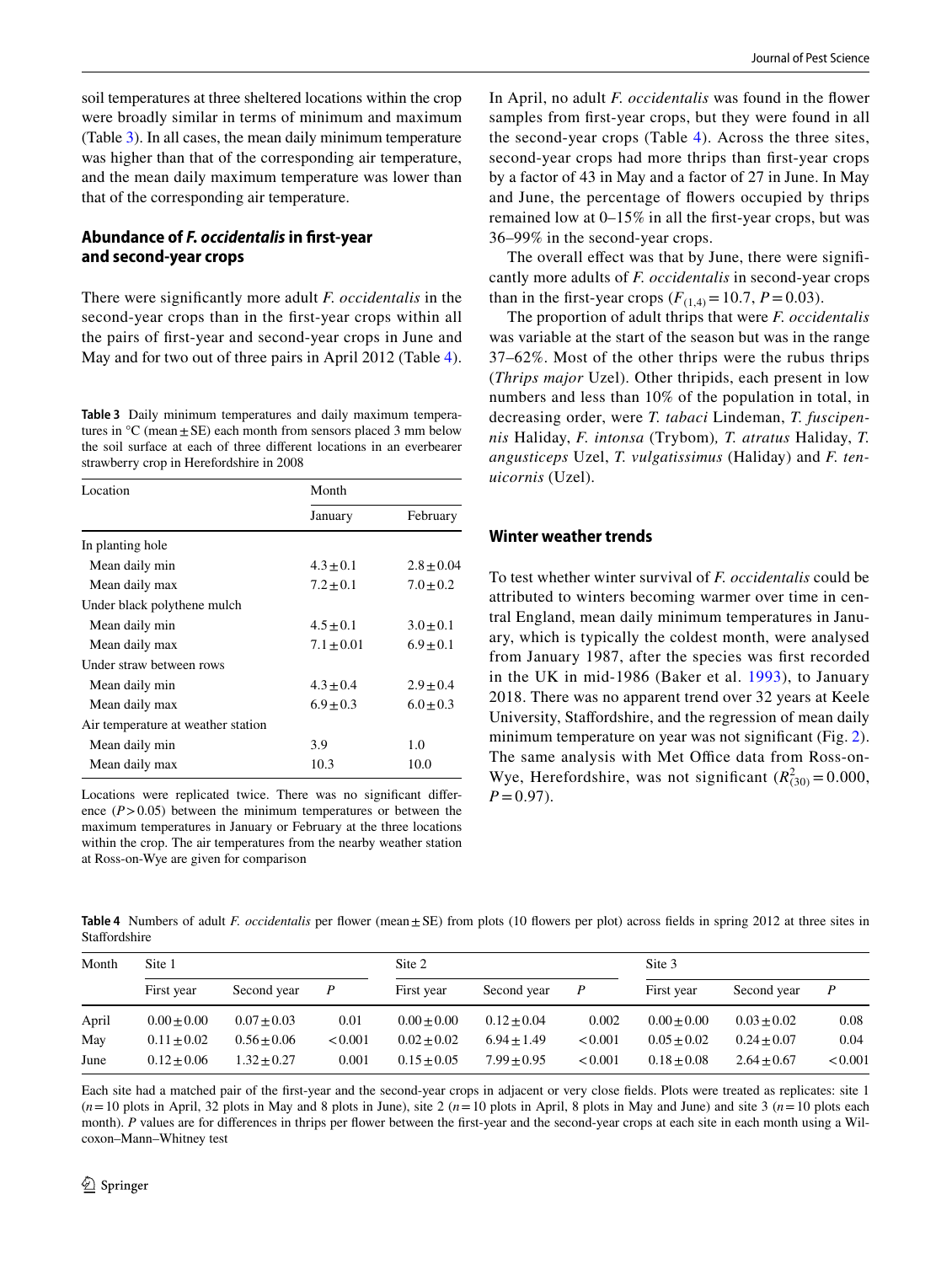

<span id="page-6-0"></span>**Fig. 2** Minimum air temperatures each January at the weather station at Keele University, Stafordshire, central England, from 1987 (after the arrival of *F. occidentalis* in the UK in mid-1986) through to 2018  $(n=32)$ . The symbol indicates the mean daily minimum and the top and bottom of the bar indicate the highest daily minimum and the lowest daily minimum, respectively, for each month. The ftted trend line for the mean daily minimum was not significant  $(R_{(30)}^2 = 0.004$ , *P*=0.74)

## **Discussion**

Surveys of thrips in fowers and on sticky traps showed that female adults of *F. occidentalis* were active in and around a strawberry crop in central England throughout the winter from November to March (Table [1](#page-4-0)). A few adults were caught on pheromone sticky traps from January to March, even though the air temperature in the crop canopy rarely reached the fight threshold of 15 °C (Pearsall [2002;](#page-8-8) O'Leary [2005](#page-8-34)). Male adults apparently died out over winter; they are known to be much shorter lived than females in cold conditions (Tsumuki et al. [2007](#page-9-2)). No larvae were found from January to March, when mean temperatures were mostly below the development threshold of 8–10 °C (Katayama [1997](#page-8-12); McDonald et al. [1998\)](#page-8-14), which supports the view that adults are the dominant overwintering form (McDonald et al. [1997b\)](#page-8-11). Populations can develop from adult females because thrips are haplodiploid. The presence of larvae on three common crop weeds in November and December confrmed that the weeds were host plants and suggested that they could harbour thrips populations for much of the year and be a source of thrips for both the frst- and second-year crops. The role of these crop weeds needs further study. Weeds could cause an infux of thrips (Allsopp [2010](#page-7-1)), but they could also be of beneft by supporting predator populations (Honek et al. [2013](#page-8-35)).

Emergence traps placed over various locations within the strawberry crop showed that many *F. occidentalis* survived the winter within the crop and emerged from the substrate in March and April. They are likely to have survived the winter as adults rather than as larvae or pupae, because the immature stages are less cold hardy and lack the protection of an obligate diapause (Brødsgaard [1993](#page-8-7); McDonald et al. [1997b](#page-8-11); Ishida et al. [2003\)](#page-8-17), although some survival as larvae or pupae in the soil cannot be ruled out. The surprisingly high densities of 21–89 thrips per  $m<sup>2</sup>$  emerging from the substrate at the start of a second-year crop are likely to give a considerable boost to infestation levels. Although frst-year crops are sometimes planted in felds that had an infested second-year crop the year before, the ground is typically ploughed to reduce thrips populations before planting again, so similar emergence rates would not be expected in a frstyear crop. This is not possible between the frst and second year of a 2-year crop because the crop is in the way.

*F. occidentalis* has established itself in semi-protected strawberry crops and expanded its range within the UK, where it can no longer be considered to be confned to glasshouse crops. It is not clear whether the survival of *F*. *occidentalis* outdoors in strawberry crops is the result of a change in the environment or a change in the physiology or behaviour of the thrips since the species arrived the UK in 1986. It could be just the result of the species becoming more widespread and having more opportunities to survive outdoors. The use of polythene tunnels for everbearer crops has favoured *F. occidentalis* by providing a continuity of breeding sites with favourable temperatures. Although climate change could have increased winter survival as winters have become milder (Kendon et al. [2018](#page-8-22)), the effect was not apparent from mean minimum temperatures in January at a site in Stafordshire (Fig. [2\)](#page-6-0) or a site in Herefordshire, presumably because the annual fuctuations in one place are much larger than the small average changes in climate measured over large areas.

Outdoor soil-grown strawberry crops are commonly mulched with polythene and have straw between the rows, ofering many protected microclimates. The reduced range of soil temperatures that we found compared with air temperatures is consistent with the known efects of mulches, which reduce maximum temperatures and increase minimum temperatures (Weil and Brady [2017\)](#page-9-5). The polythene, straw and plant cover appear to provide thrips with some protection from low temperatures by thermal bufering, but it is unclear whether this is any diferent from that available naturally from low-growing vegetation and fallen leaves.

Comparisons of where overwintering occurs among Europe, the USA and Canada do not appear to give a consistent picture. *F. occidentalis* can overwinter in parts of British Columbia and the north-eastern USA that has much colder winters than some areas of Europe where it does not overwinter (Felland et al. [1993](#page-8-24)). This does not appear to be due to a physiological diference between the thrips from diferent regions (Brødsgaard [1993\)](#page-8-7). Although there could be behavioural diferences, the extent of opportunities to move into protected microclimates, the speed of exposure to cold, photoperiod length, whether feeding has occurred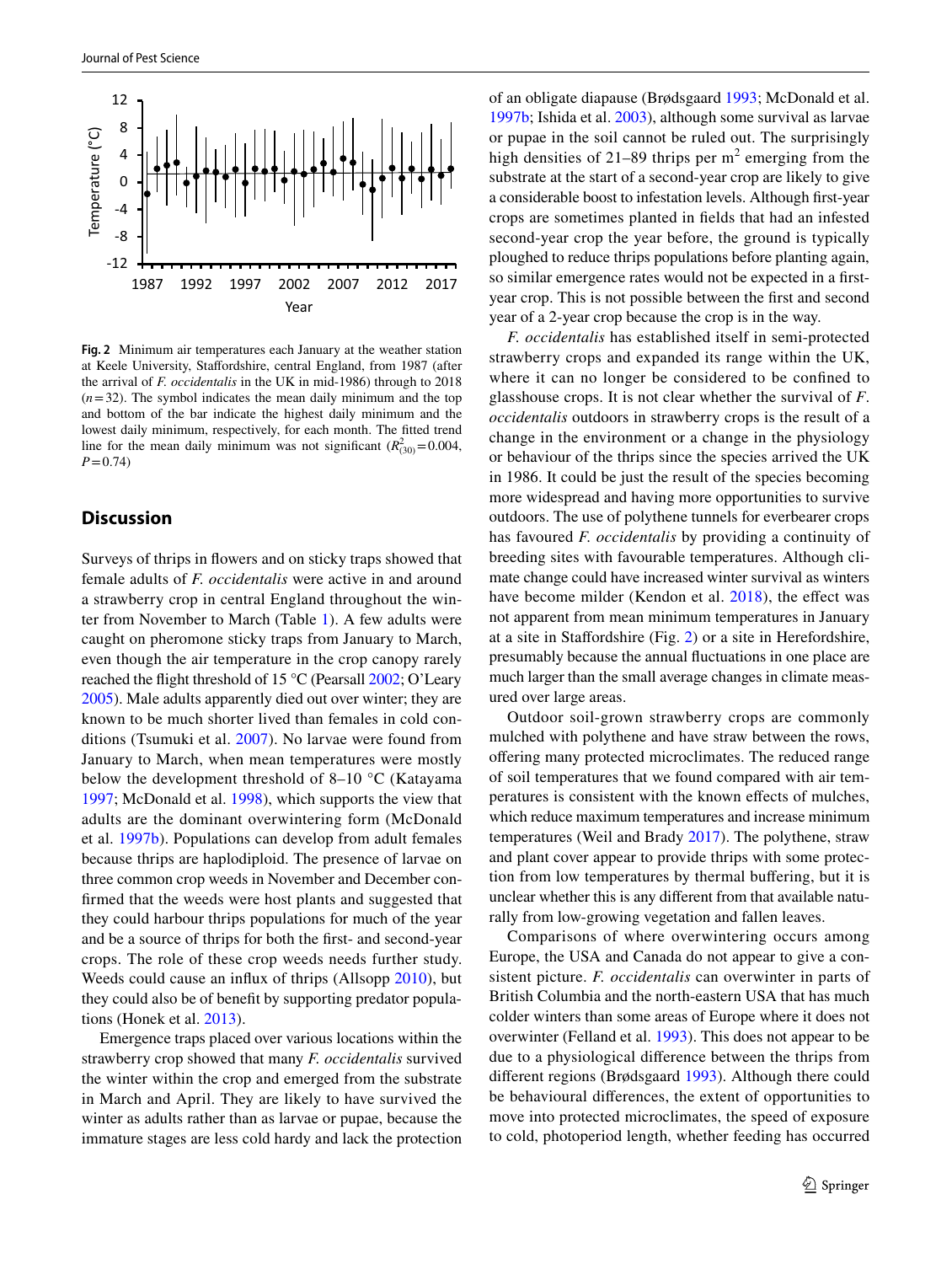recently and intermittent periods of favourable temperature could also play a part (McDonald et al. [1997a](#page-8-19), [c](#page-8-13)). Despite these many factors, LTime<sub>50</sub>, the time required to kill 50% of a population at a constant −5 °C, has proved a good predictor of establishment potential for invasive insects, including thrips, because of its correlation with feld survival over winter in the UK (Bale and Walters [2001](#page-8-36)).

Low-temperature mortality in winter must exert a strong selection pressure for physiological or behavioural adaptations that would increase winter survival. If this were to occur, *F. occidentalis* could become more difficult to control in strawberry in the UK and could become established on other outdoor crops in the UK and other parts of northern Europe, such as fruit trees (Cossentine et al. [1999\)](#page-8-37). However, since our study in 2012, *F. occidentalis* has not become more of a problem in early season strawberry in England (R. Irving, pers. comm., 2019). This indicates that we are not seeing a general increase in overwintering by *F. occidentalis.*

More *F. occidentalis* adults per flower were recorded in second-year crops than frst-year crops in three otherwisesimilar matched pairs of crops from April to June, which confrms the observations of growers that thrips are more of a problem in second-year crops (Bennison and Fitzgerald [2008](#page-8-1); Sampson [2014,](#page-8-3) [2018\)](#page-8-4). The high rate of emergence of overwintered adults from the substrate in spring suggests the most likely reason. The widespread distribution and abundance of *F. occidentalis* in second-year crops at frst fowering in April show that most of the thrips over wintered within the crop. Over the last decade, growers in the UK have increasingly favoured 1-year crops to reduce the thrips pressure they have experienced in second-year crops. The lower numbers of *F. occidentalis* in frst-year crops are more easily controlled by the predatory mite *N. cucumeris*.

Several other thrips species were found in strawberry fowers. These are all common, polyphagous, fower-inhabiting species, although *F. tenuicornis* breeds only on grasses and cereals (Mound et al. [2018\)](#page-8-30). *T. major*, *T. tabaci*, *T. fuscipennis*, *T. atratus* and *F. intonsa* are all known to infest strawberry crops and have been associated with damage (Buxton and Easterbrook [1988](#page-8-38); Easterbrook [1991](#page-8-39); Gremo et al. [1997\)](#page-8-40). *Thrips major* is one of the commonest thrips species in fowers in the UK and the rest of Europe (Mound et al. [2018](#page-8-30)) and was present in strawberry fowers in Staffordshire in similar numbers to *F. occidentalis* at the start of the season, presumably because, as a native species, it survives better over winter. These other species have probably been reduced in the past by the insecticide treatments used against *F. occidentalis* and other pests in UK strawberry crops, but they have the potential to return as strawberry pests, particularly if they were to develop insecticide resistance.

Growers can reduce the risk of damage from *F. occidentalis* by growing 1-year crops, if economically viable, or by reducing overwintering thrips populations, if appropriate treatments become available. Slower-acting or longer-residual biopesticides or chemical pesticides could have a role at the end of cropping, because fruit will not be harvested for many months, so long as they do not interfere with predator establishment the following spring.

## **Author contributions**

CS, JB and WDJK conceived and designed the research, CS and JB conducted experiments and CS and WDJK analysed the data and wrote the manuscript. All the authors read and approved the manuscript.

**Acknowledgements** We thank the ADAS feld team for carrying out the experiments in Herefordshire and Chris Dyer (ADAS statistician) for analysing the resulting data, and Robert Irving (ADAS soft fruit consultant) for helpful discussions on the recent experience of commercial strawberry growers in the UK. The experiments in Herefordshire were funded by the Horticultural Development Council (Project SF 80). All other feld research was co-funded through the Horticulture LINK programme in the UK (Project HL01107) by the Department for Environment, Food and Rural Afairs, together with a consortium of industrial companies (Agriculture and Horticulture Development Board, Bayer CropScience Ltd, Belchim Crop Protection Ltd, Berryworld Ltd, Berry Gardens Growers Ltd, Certis Europe BV, CPM Retail Ltd, East Malling Ltd, KG Growers Ltd, Russell IPM Ltd, Syngenta Bioline Ltd and Tesco Stores Ltd). We thank Mr Simon Clarke, Mr George Busby and Sons and Mr Neil Cockburn for allowing access to their felds. Traps for experiments in Stafordshire were donated by Russell IPM Ltd and pheromone lures by Syngenta Bioline Ltd.

## **Compliance with ethical standards**

**Conflict of interest** The authors declare that they have no confict of interest. The research funders did not participate in the design or analysis of the experiments.

**Ethical approval** This article does not involve any human and/or animal participants, and insects are not included in ethical consideration in the UK.

**Open Access** This article is distributed under the terms of the Creative Commons Attribution 4.0 International License ([http://creativeco](http://creativecommons.org/licenses/by/4.0/) [mmons.org/licenses/by/4.0/](http://creativecommons.org/licenses/by/4.0/)), which permits unrestricted use, distribution, and reproduction in any medium, provided you give appropriate credit to the original author(s) and the source, provide a link to the Creative Commons license, and indicate if changes were made.

# **References**

- <span id="page-7-1"></span>Allsopp E (2010) Seasonal occurrence of western fower thrips, *Frankliniella occidentalis* (Pergande), on table grapes in the Hex River Valley, South Africa. S Afr J Enol Vitic 31:49–57
- <span id="page-7-0"></span>Baker CRB, Barker I, Bartlett PW, Wright DW (1993) Western fower thrips, its introduction and spread in Europe and role as a vector of tomato spotted wilt virus. In: Ebbels D (ed) British crop protection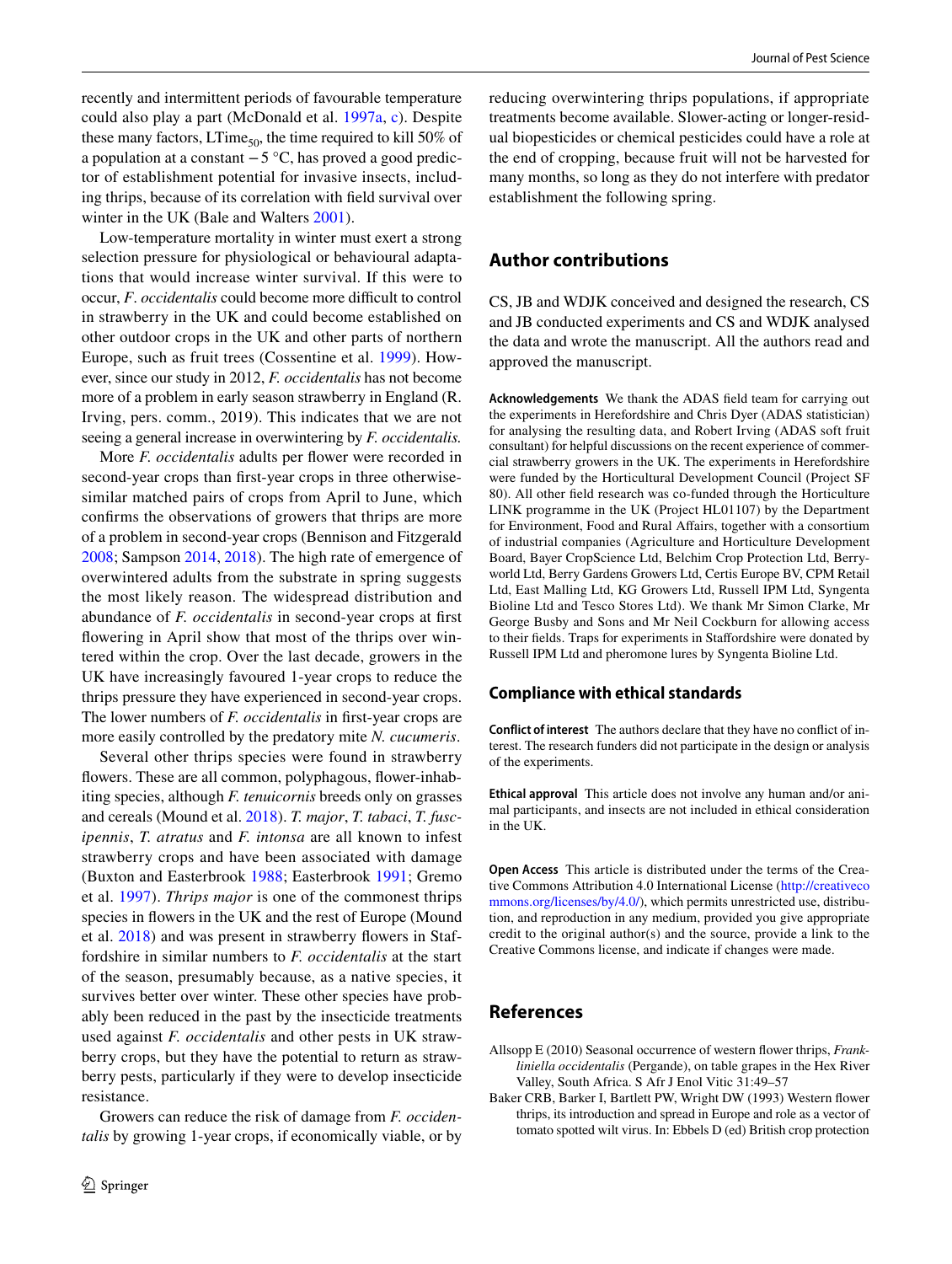council monograph, no. 54. Plant health and the European single market, British Crop Protection Council, Farnham, pp 355–360

- <span id="page-8-36"></span>Bale JS, Walters KFA (2001) Overwintering biology as a guide to the establishment potential of non-native arthropods in the UK. In: Atkinson D, Thorndyke M (eds) Environment and animal development: genes, life histories and plasticity. BIOS Scientifc Publishers, Oxford, pp 343–354
- <span id="page-8-1"></span>Bennison JA, Fitzgerald J (2008) Getting to grips with thrips. HDC News 143:20–21
- <span id="page-8-6"></span>Broadbent AB, Hunt DWA (1991) Inability of western fower thrips, *Frankliniella occidentalis* (Pergande) (Thysanoptera, Thripidae), to overwinter in southern Ontario. Proc Entomol Soc Ont 122:47–49
- <span id="page-8-7"></span>Brødsgaard HF (1993) Cold hardiness and tolerance to submergence in water in *Frankliniella occidentalis* (Thysanoptera: Thripidae). Environ Entomol 22:647–653
- <span id="page-8-16"></span>Brødsgaard HF (1994) Efect of photoperiod on the bionomics of *Frankliniella occidentalis* (Pergande) (Thysanoptera, Thripidae). J Appl Entomol 117:498–507
- <span id="page-8-38"></span>Buxton JH, Easterbrook MA (1988) Thrips as a probable cause of severe fruit distortion in late-season strawberries. Plant Pathol 37:278–280
- <span id="page-8-23"></span>Chamberlin JR, Todd JW, Beshear RJ, Culbreath AK, Demski JW (1992) Overwintering hosts and wingform of thrips, *Frankliniella* spp., in Georgia (Thysanoptera: Thripidae): implications for management of spotted wilt disease. Environ Entomol 21:121–128
- <span id="page-8-5"></span>Chambers WS, Sites RW (1989) Overwintering thrips fauna in croplands of the Texas South Plains. Southwest Entomol 14:325–328
- <span id="page-8-25"></span>Chellemi DO, Funderburk JE, Hall DW (1994) Seasonal abundance of fower-inhabiting *Frankliniella* species (Thysanoptera: Thripidae) on wild plant species. Environ Entomol 32:337–342
- <span id="page-8-26"></span>Cho K, Eckel CS, Walgenbach JF, Kennedy GG (1995) Overwintering of thrips (Thysanoptera: Thripidae) in North Carolina. Environ Entomol 24:58–67
- <span id="page-8-29"></span>Clapham AR, Tutin TG, Moore DM (1987) Flora of the British isles, 3rd edn. Cambridge University Press, Cambridge
- <span id="page-8-33"></span>Core Team R (2019) A language and environment for statistical computing. R Foundation for Statistical Computing, Vienna
- <span id="page-8-37"></span>Cossentine JE, Hogue EJ, Jensen LBM (1999) The infuence of orchard ground cover and introduced green lacewings on spring populations of western fower thrips in apple orchards. J Entomol Soc B C 96:7–12
- <span id="page-8-39"></span>Easterbrook MA (1991) Species of thrips associated with fowers of late-fowering strawberries. Entomologist 110:5–10
- <span id="page-8-0"></span>Espinosa PJ, Contreras J, Quinto V, Gravalos C, Fernandez E, Bielza P (2005) Metabolic mechanisms of insecticide resistance in the western fower thrips, *Frankliniella occidentalis* (Pergande). Pest Manag Sci 61:1009–1015
- <span id="page-8-24"></span>Felland CM, Hull LA, Teulon DAJ, Cameron EA (1993) Overwintering of western fower thrips (Thysanoptera: Thripidae) in Pennsylvania. Can Entomol 125:971–973
- <span id="page-8-2"></span>Gao YL, Lei ZR, Reitz SR (2012) Western fower thrips resistance to insecticides: detection, mechanisms and management strategies. Pest Manag Sci 68:1111–1121
- <span id="page-8-40"></span>Gremo F, Bogetti C, Scarpelli F (1997) I tripidi dannosi alla fragola. Inf Agrar 53:85–89
- <span id="page-8-15"></span>Gu SM, Han P, Ye ZP, Perkins LE, Li J, Wang HQ, Zalucki MP, Lu ZZ (2018) Climate change favours a destructive agricultural pest in temperate regions: late spring cold matters. J Pest Sci 91:1191–1198
- <span id="page-8-31"></span>Hamilton JGC, Hall DR, Kirk WDJ (2005) Identifcation of a maleproduced aggregation pheromone in the western fower thrips *Frankliniella occidentalis*. J Chem Ecol 31:1369–1379
- <span id="page-8-35"></span>Honek A, Stys P, Martinkova Z (2013) Arthropod community of dandelion (*Taraxacum officinale*) capitula during seed dispersal. Biologia 68:330–336
- <span id="page-8-17"></span>Ishida H, Murai T, Sonoda S, Yoshida H, Izumi Y, Tsumuki H (2003) Efects of temperature and photoperiod on development and oviposition of *Frankliniella occidentalis* (Pergande) (Thysanoptera: Thripidae). Appl Entomol Zool 38:65–68
- <span id="page-8-20"></span>Jenser G (1990) Über das Freiland-Auftreten von *Frankliniella occidentalis* (Perg.) (Thysanoptera) in Ungarn. Anz Schädlingskd Pfanzenschutz Umweltschutz 63:114–116
- <span id="page-8-27"></span>Kahn ND, Walgenbach TF, Kennedy GG (2005) Summer weeds as hosts for *Frankliniella occidentalis* and *Frankliniella fusca* (Thysanoptera: Thripidae) and as reservoirs for tomato spotted wilt tospovirus in North Carolina. J Econ Entomol 98:1810–1815
- <span id="page-8-12"></span>Katayama H (1997) Effect of temperature on development and oviposition of western fower thrips *Frankliniella occidentalis* (Pergande). Jpn J Appl Entomol Zool 41:225–231
- <span id="page-8-28"></span>Katayama H (2006) Seasonal prevalence of the occurrence of western fower thrips *Frankliniella occidentalis* (Pergande) (Thysanoptera: Thripidae) on weed hosts growing around ornamental felds. Appl Entomol Zool 41:93–98
- <span id="page-8-22"></span>Kendon M, McCarthy M, Jevrejeva S, Matthews A, Legg T (2018) State of the UK climate 2017. Int J Climatol 38(Suppl 2):1–35
- <span id="page-8-18"></span>Kirk WDJ (1996) Thrips. Naturalists' handbooks 25. Richmond Publishing Co. Ltd., Slough, p 70
- <span id="page-8-9"></span>Kirk WDJ, Terry LI (2003) The spread of the western fower thrips *Frankliniella occidentalis* (Pergande). Agric For Entomol 5:301–310
- <span id="page-8-10"></span>Krumov V, Karadjova O (2012) Infuence of climate change on the potential for establishment of *Frankliniella occidentalis* (Thysanoptera: Thripidae) in Bulgaria. Acta Phytopathol Entomol Hung 47:113–116
- <span id="page-8-19"></span>McDonald JR, Bale JS, Walters KFA (1997a) Efects of sub-lethal cold stress on the western fower thrips, *Frankliniella occidentalis*. Ann Appl Biol 131:189–195
- <span id="page-8-11"></span>McDonald JR, Bale JS, Walters KFA (1997b) Low temperature mortality and overwintering of the western fower thrips *Frankliniella occidentalis* (Thysanoptera: Thripidae). Bull Entomol Res 87:497–505
- <span id="page-8-13"></span>McDonald JR, Bale JS, Walters KFA (1997c) Rapid cold hardening in the western fower thrips *Frankliniella occidentalis*. J Insect Physiol 43:759–766
- <span id="page-8-14"></span>McDonald JR, Bale JS, Walters KFA (1998) Efect of temperature on development of the western fower thrips, *Frankliniella occidentalis* (Thysanoptera: Thripidae). Eur J Entomol 95:301–306
- <span id="page-8-30"></span>Mound LA, Collins DW, Hastings A (2018) Thysanoptera Britannica et Hibernica—thrips of the British Isles. Lucidcentral.org, Identic Pty Ltd, Staford Heights
- <span id="page-8-34"></span>O'Leary AT (2005) Flight and oviposition in the western fower thrips. Ph.D. thesis, Keele University, UK
- <span id="page-8-21"></span>Orosz S, Kovacs C, Juhasz M, Toth F (2009) Observations on the overwintering of *Frankliniella occidentalis* (Pergande) (Thysanoptera: Thripidae) under climatic conditions of Hungary. Acta Phytopathol Entomol Hung 44:267–276
- <span id="page-8-8"></span>Pearsall IA (2002) Daily fight activity of the western fower thrips (Thysan., Thripidae) in nectarine orchards in British Columbia, Canada. J Appl Entomol 126:293–302
- <span id="page-8-3"></span>Sampson C (2014) Management of pesticide-resistant western fower thrips on tunnel-grown strawberry: a study of the reasons for successes and failures on commercial production sites. AHDB, Agriculture and Horticulture Development Board (AHDB), Kenilworth, p 19
- <span id="page-8-4"></span>Sampson C (2018) Sustainable management of the western flower thrips in strawberry crops. Outlooks Pest Manag 29:180–184
- <span id="page-8-32"></span>Sampson C, Kirk WDJ (2012) Flower stage and position afect population estimates of the western fower thrips, *Frankliniella occidentalis* (Pergande), in strawberry. Acta Phytopathol Entomol Hung 47:133–140